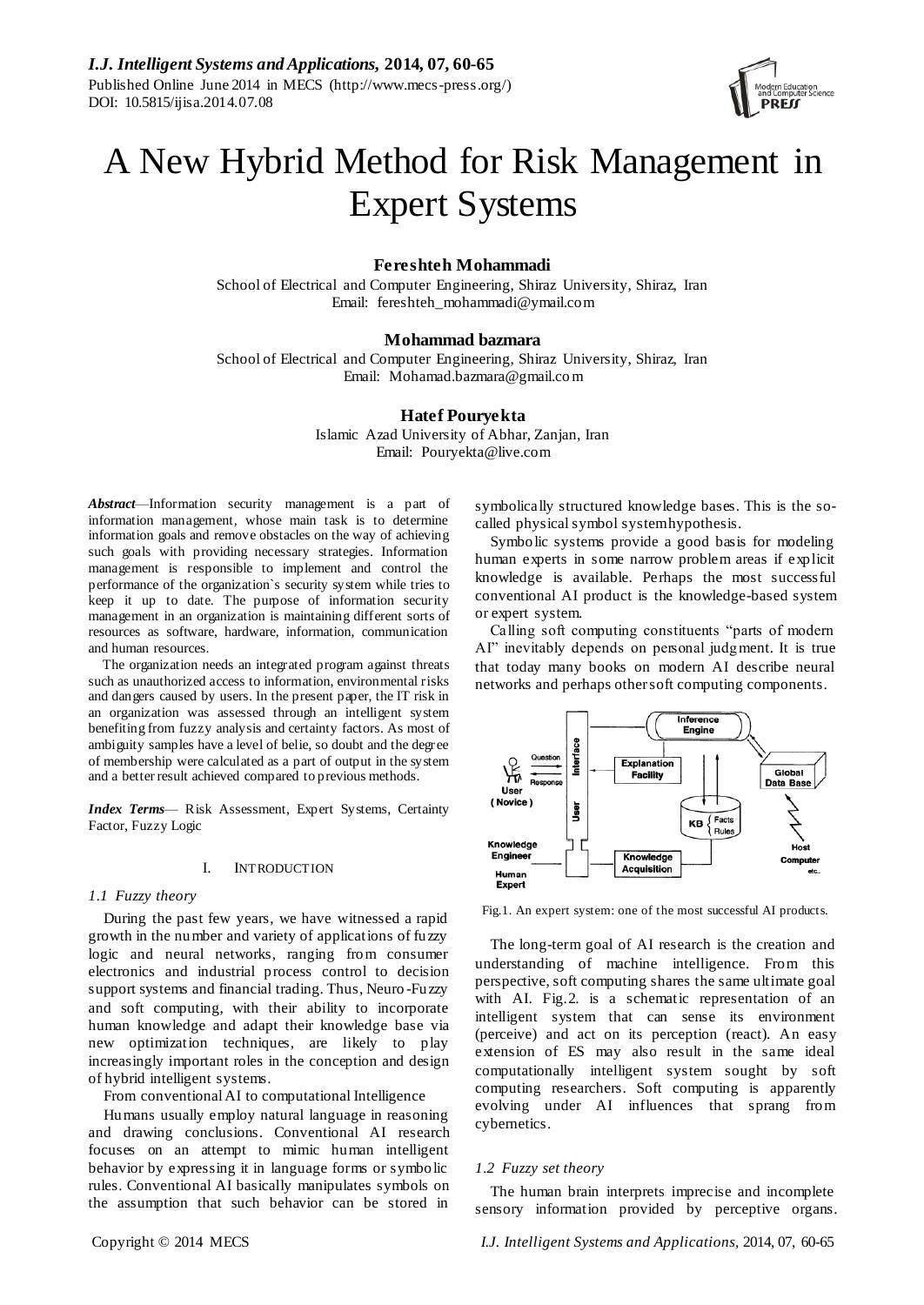Fuzzy set theory provides a systematic calculates to deal with such information linguistically, and it performs numerical computation by using linguistic labels stipulated by membership functions. Moreover, a

selection of fuzzy if-then rules from the key component of a fuzzy inference system (FIS) that can effectively model human expertise in a specific application.



Fig. 2. An Intelligent System.

Although the fuzzy inference system has a structured knowledge representation in the form of fuzzy if-then rules, it lacks the adaptability to deal with changing external environments.

A classical set is a set with a crisp boundary. For example, a classical set A of real numbers greater than 6 can be expressed as

$$
A = \{x \mid x > 6\},\
$$

Where there is a clear, unambiguous boundary 6 such that if x is greater than this number, than x belongs to the set A; otherwise x does not belong to the set.

In contrast to a classical set, a fuzzy set, as the name implies, is a set without a crisp boundary. Let X be a space of objects and x be a generic element of X. A classical set A,  $A \subseteq X$ , is defined as a collection of elements or objects  $x \in X$ , such that each x can either belong or not belong to the set A. By defining a characteristic function for each element x in X, we can represent a classical set A by a set of ordered pairs  $(x,0)$ or  $(x,1)$ , which indicates  $x \notin A$  or  $x \in A$ , respectively.

Unlike the aforementioned conventional set, a fuzzy set [9]. Expresses the degree to which an element belongs to a set. Hence the characteristics function of a fuzzy set is allowed to have values between 0 and 1, which denotes the degree of membership of an element in a given set.

Fuzzy sets and membership functions

If  $X$  is a collection of objects denoted generically by  $x$ , then a fuzzy set A in X is defined as a set of ordered pairs:

$$
A = \{(x, \mu A(x)) \mid xe X\},\
$$

Where  $\mu A(x)$  is called the membership function (or MF for short) for the fuzzy set A.

The MF maps each element of X to a membership grade (or membership value) between 0 and 1.

Obviously, the definition of a fuzzy set is a simple extension of a classical set in which the characteristic function is permitted to have any values between 0 and 1. If the value of the membership function  $\mu A(x)$  is restricted to either 0 or 1, then A is reduced to a classical set and  $\mu A(x)$  is the characteristic function of A. For clarity, we shall also refer to classical sets as ordinary sets, crisp sets, non-fuzzy sets or just sets.

Usually X is referred to as the universe of discourse, or simply the universe and it may consist of discrete (ordered or non-ordered) objects or continuous space.

A fuzzy set is uniquely specified by its membership function. To describe membership functions more specifically, we shall define the non-enclosure used in the literature.

#### *1.3 What is expert system*

A computer program designed to model the problemsolving ability of a human expert

There are two major trails of an expert we attempt to model in our system: the expert's knowledge and reasoning. To accomplish this, the system must have two principal modules: a knowledge base and an inference engine. This simple view of an expert system is illustrated in fig.3.



Fig. 3.Expert system block diagram

The knowledge base contains highly specialized knowledge on the problem area as provided by the expert. It includes problem facts, rules, concepts and relationships.

The inference engine is the knowledge processor which is modeled after the expert's reasoning. The engine works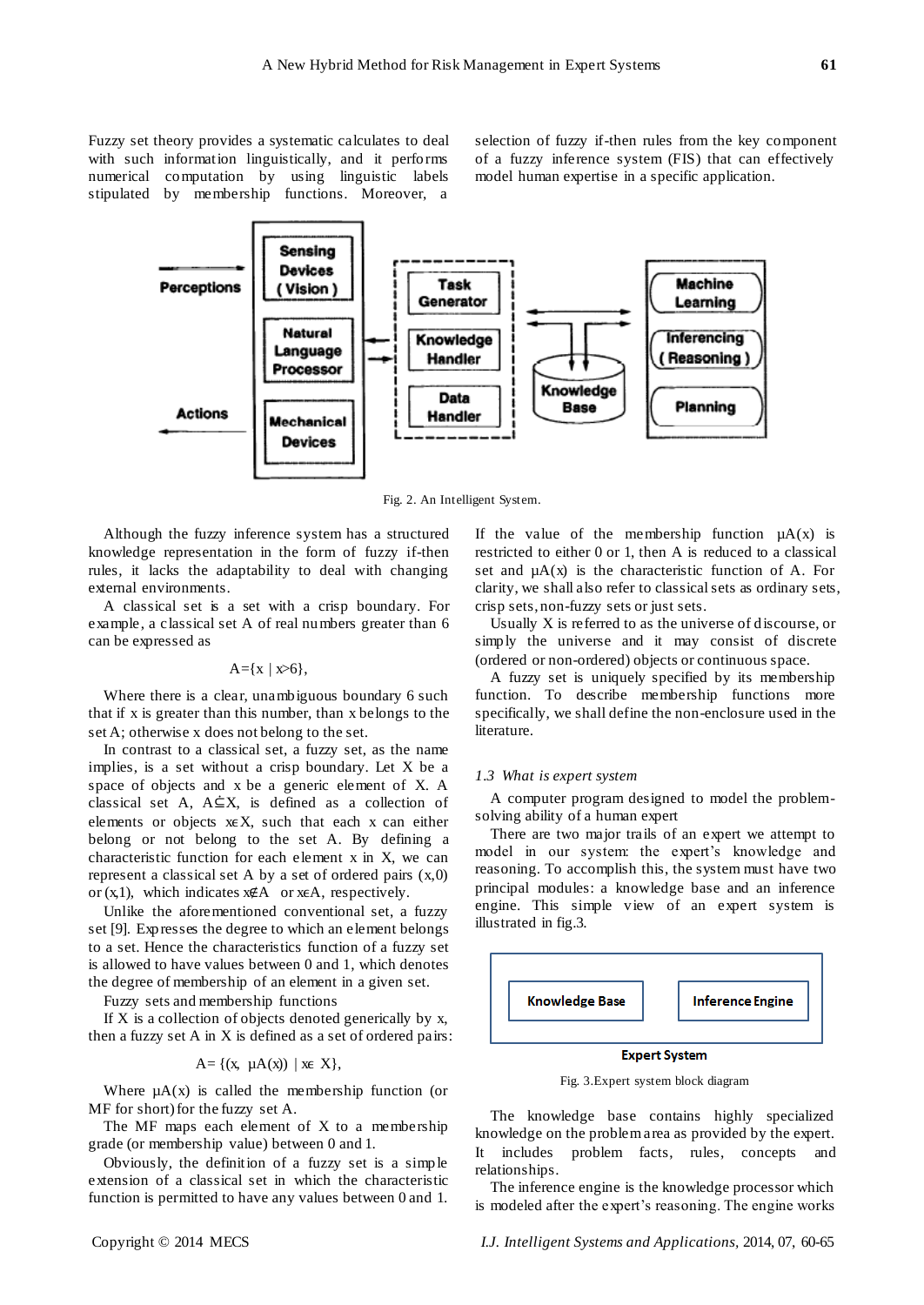with available information on a given problem, coupled with the knowledge stored in the knowledge base, to draw conclusions or recommendations. How we design this engine is the subject of inference techniques.

### *1.4 Replacement of expert*

Stating that you are developing an expert system to replace a human produces ominous overtones. It brings forth the same resentful images envisioned by our forefathers, as they watched the march of the industrial revolution-machine replacing man. Though the potential exists, in practice the use of an expert system in place of a human has played a less foreboding role.

Some of the principal reasons expert systems are developed to replace an expert are:

- Make available expertise after hours or in other locations
- Automate a routine task requiring an expert.
- Expert is retiring or leaving.
- Expert is expensive.
- Expertise is needed in a hostile environment.

## *1.5 How are expert systems used?*

Experts perform a generic set of tasks when solving certain types of problems such as diagnosis or planning. Regardless of the application area, given the type of problem, the expert collects and reasons with information in similar ways. Expert systems likewise are designed to accomplish generic tasks on the basis of the problem type.

#### *1.6 Expert system structure*

Expert systems solve problems using a process that is very similar to the methods used by a human expert, using a structure shown in fig.5.



Fig. 4. Human expert problem solving



Fig. 5. Expert system problem solving

**Knowledge base:** an expert system maintains the expert's domain knowledge in a module known as the knowledge base that is a model for the LTM block of fig.

**Working memory:** contains the facts about a problem that are discovered during a conclusion. The working memory is a model for the STM block of fig.

**Inference engine:** the expert system models the process of human reasoning with a module known as the inference engine.

**Explanation facility:** a read mark of expert systems is their ability to explain their reasoning. Though not shown in figure. DOVOM. An expert system has an additional module called the explanation facility. Using this facility, an expert system can provide an explanation to the user about why it is asking question and how it reached some conclusion.

**Inference:** the interaction between an expert system and user is concluding in a natural language style. The interaction is also highly interactive and follows closely the conversation found between humans. To conduct this process in a manner that is acceptable to the user places special demands on you when designing the user interface.

The issues of access to information and security and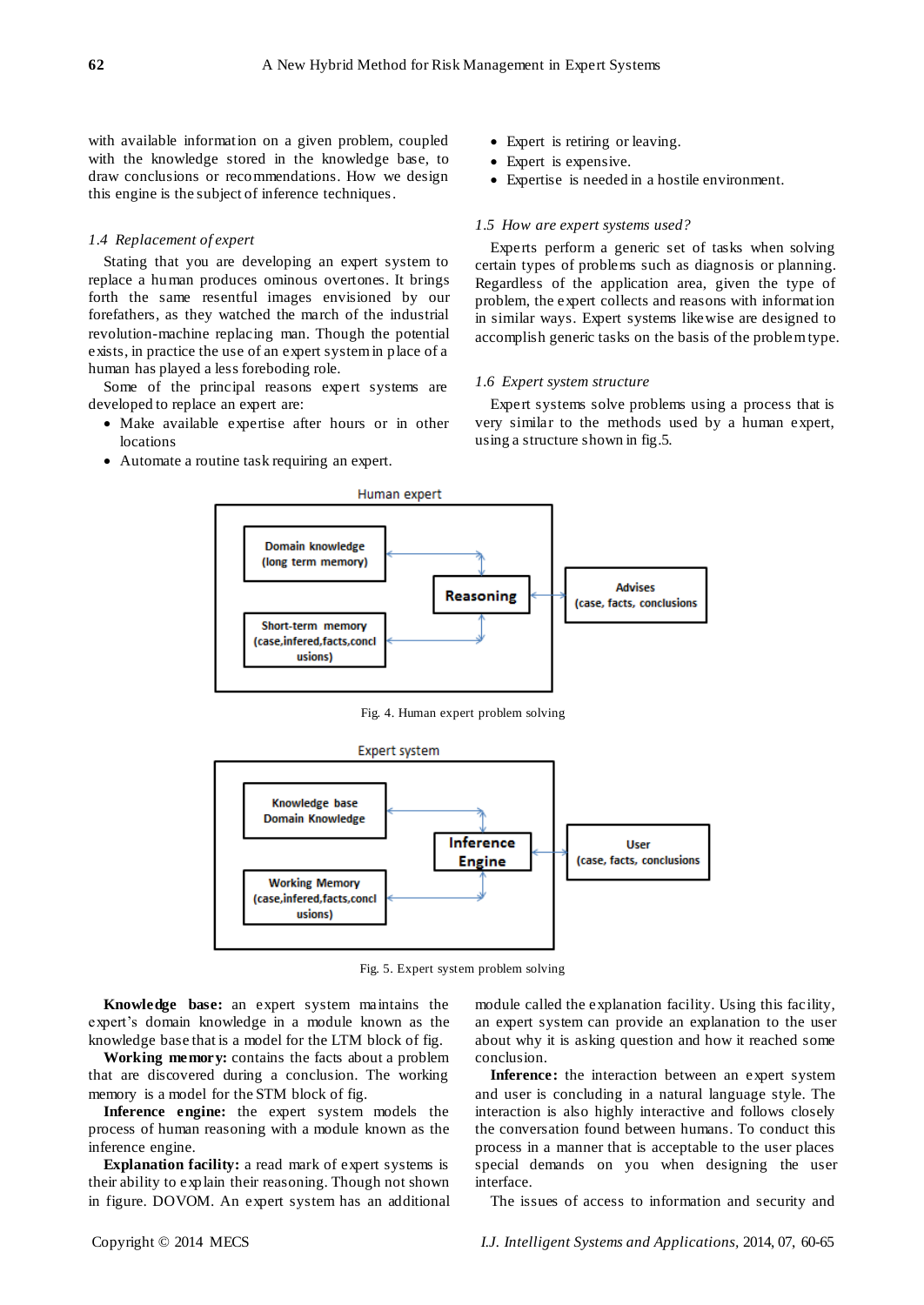data protection have been the concern of rulers at a country level since long years ago and access to national and military information sometimes has caused ethnic destruction. With development of Information Technology and using information as a profitable business tool, security information takes new dimensions. In today's world information plays a key role as the capital of an organization a data protection is one of the most important components in organization survival.

Economic globalization has resulted in worldwide competition and a large number of companies have to cooperate with other companies in order to have a continued presence at global arena. Therefore, classification, rating and protecting information resources of the organization (either information systems or members of the organization) is highly essential. Information management system is a tool to implement and control software and hardware security of an information system.

The probability of a risk event is called with the results [2]. The Risk is also defined as "the analysis of the risk of loss due to a specific threat against a specific asset in relation to any protective measures is described for determining vulnerability." [3]." Risk is an inevitable activity that is a part of our daily lives. There is no universal description of the term "risk", while different specialists give different interpretation of this term.

One of the most general definitions is that risk is the "combination of the probability of an event and its consequence when there is at least the possibility of negative consequences [4]." Any way to measure, manage and reduce risk occurs, Due to the unpredictable and uncertain nature of the risk. "The level of risk associated with threats and vulnerability is influenced by the likelihood that this event can occur, the security measures in place to mitigate the risk and the impact the occurrence of this event can have on the institution."[5].

In the second section - the approach has been presented - we described our method which was the use of "membership function" in phase and "the degree of certainty" in expert system, and the level of risk was defined for credibility then three main parameters which were effective in risk creation were mentioned.

In the next section - experiences - to realize our idea, we get the help of several experts in this field in order to provide the relevant evidence of the risk event. Then the error rate obtained from the difference between the response of experts and the proposed hybrid system has been calculated by the use of formula (1).

In section three- Results –The results of experts and expert system, fuzzy system, and hybrid system have been studied and it was found that the new hybrid system acted much closer to what actually has happened.

### II. THE PROPOSED APPROACH

Crisp values is not always possible; the linguistic description of the risk is due to the complex nature of risk is effectively. Considering "think of risk" must also be important. Therefore, we determined the coefficients of the fuzzy logic and certainty factor in expert systems for risk and will certainly concept. The mathematics of fuzzy sets and fuzzy logic is discussed in detail in many books and articles [**6, 7** and **8**].Today, fuzzy logic is used in different sciences such as : Identify quality soccer goalkeeper [9], Fuzzy Theory with Uncertainties in Geographic Information Systems [10] and even in agriculture [11].

And there is a lot of works about uncertainties in fuzzy logic [12].

Our logical model consists of three main sections. (Fig. 1):

• Input unit

• Inference engine

• Output unit



Fig. 6. Conceptual Model of System

The Input Unit:

Fig.6 illustrates the overall view of the system from a conceptual point of view Input systems, is based on the certainty factor and fuzzy. Based on the perceived risk, the potential impact of security measures to reduce risk and vulnerability assessment will happen. The input will consist of the following three groups of input data.

Risk Perception (Likelihood): Risk Perception describes the likelihood of the risk. The fuzzy set described by Table 1 is used to model the likelihood of a threat or vulnerability taking place. The linguistic variables "unlikely", "possibly" and "likely" are used to express the perceived likelihood of risk.

Table 1. FUZZY AND CERTAINTY VALUES FOR RISK PERCEPTION

| Linguistic<br>Value | <b>Numerical</b><br>range | Certainty<br><b>Factor</b> |
|---------------------|---------------------------|----------------------------|
| Unlikely            | $0 - 4$                   | 0.4                        |
| Possibly            | $2 - 8$                   | 0.6                        |
| Likely              | 6-10                      | 0.8                        |

This perception (likelihood) can be changed overtime based on the frequency of the particular vulnerability.

Security Measures (Mitigation): The measure of risk associated with a threat or vulnerability is affected by the efficacy of the mitigation measures in place to combat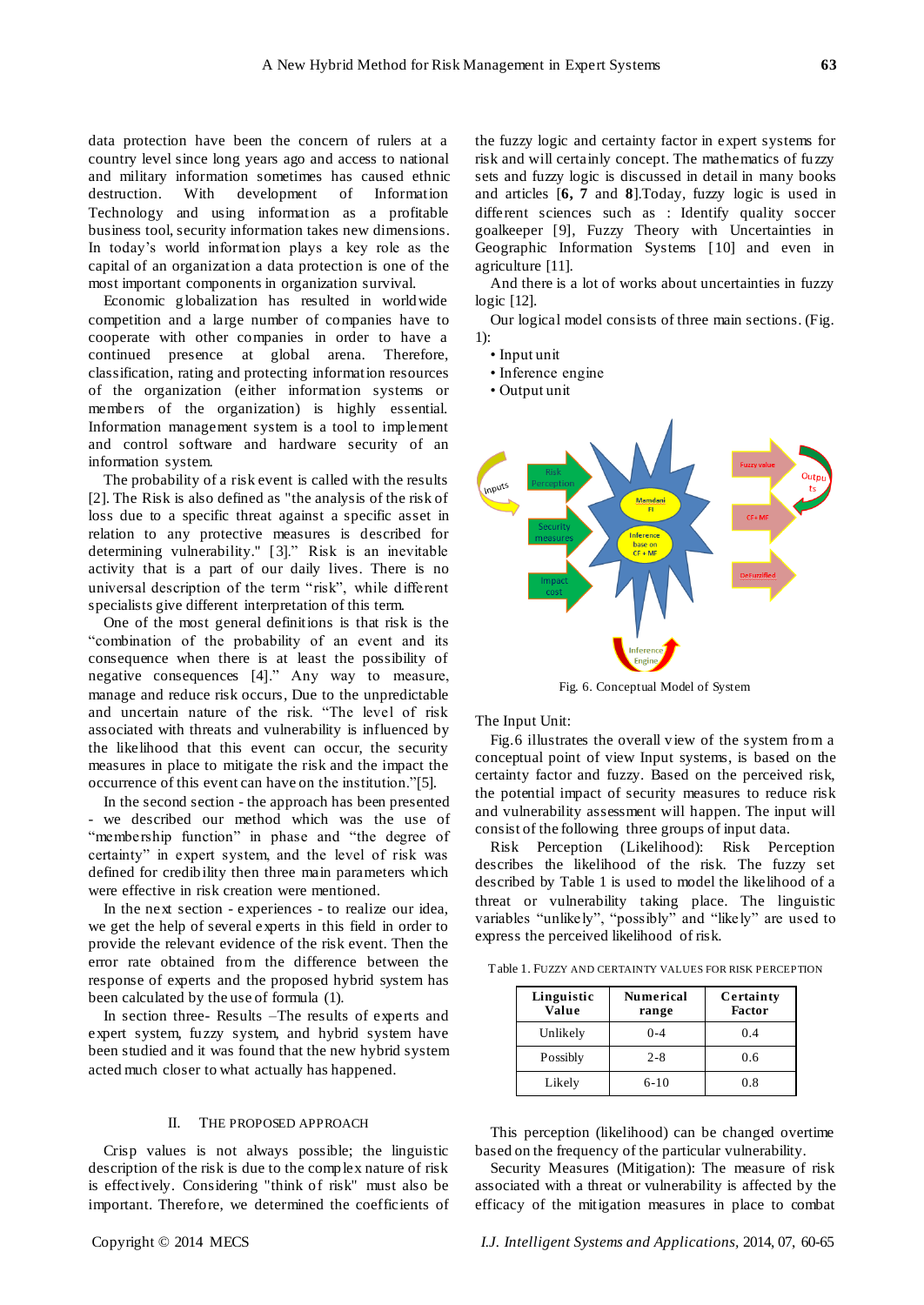that threat or vulnerability. The linguistic variables in Table 2 are used to measure the level of security. A threat with a greater measure of the security has a lower Contribution to the certainty of risk.

Table 2. FUZZY AND CERTAINTY VALUES FOR SECURITY MEASURES

| Linguistic<br>Value | <b>Numerical</b><br>range | Certainty<br><b>Factor</b> |
|---------------------|---------------------------|----------------------------|
| <b>Blow Average</b> | $0 - 3$                   | 0.9                        |
| Average             | $2 - 5$                   | 0.65                       |
| Good                | $4 - 7$                   | 0.3                        |
| Excellent           | $6-10$                    | 12                         |

Impact Cost: The cost associated with the occurrence of a threat or vulnerability has a significant impact on the level of risk associated with the event. The variables in Table 3 described the values used to measure the impact. The greater the impact cost the greater the contribution to the certainty of risk.

Table 3. FUZZY AND CERTAINTY VALUES FOR IMPACT COST

| Linguistic<br>Value | <b>Numerical</b><br>range | Certainty<br><b>Factor</b> |
|---------------------|---------------------------|----------------------------|
| Low Cost            | $0 - 4$                   | 0.25                       |
| Moderate Cost       | $3 - 7$                   | 0.5                        |
| Costly              | $6-10$                    | 0.75                       |

Due to the number of input fuzzy sets, we have a total of 36 laws. After input fuzzy values obtained using the coefficient of certainty, the risk assessment will be carried out. If you have a rule as follows:

|  |  |  | IF el AND e2 $\ldots$ AND en THEN h                   |  |  |
|--|--|--|-------------------------------------------------------|--|--|
|  |  |  | $\sigma$ $\sigma$ $\sigma$ $\sigma$ $\sigma$ $\sigma$ |  |  |

*Then the certainty factor (CF) Act will come up as follows:* 

*CF[h,e] = min[CF(e1),CF(e2),…,CF(en)]\*CF(rule) CF (e) is introduction of the certainty factor.*

If the number of laws are high, and Want to combine them to obtain the final coefficients, we use the following equation: CF  $[CF1, CF2] = CF1 + CF2(1 - CF1)$ 

That CF1 is certainty factor of rule1 and the CF2 is certainty factor of rule2.

## III. EXPRIMENT

In order to assess an expert system design, we compare obtained values from 5 individuals. These five persons include: a software engineer, a control engineer and 3 engineers working in IT security organization. 10 different test data are given separately as an expert system output to five informed persons. The results are shown in table 4.

| N <sub>O</sub> | Inputs                 |                   |                    | Results(Outputs(CF)) |                        |           |           |      |           |           |      |
|----------------|------------------------|-------------------|--------------------|----------------------|------------------------|-----------|-----------|------|-----------|-----------|------|
|                | <b>Risk Perception</b> | Security Measures | <b>Impact Cost</b> | Hybrid Sys.          | Fuzzy Sys.             | Exp. Sys. | Exp1      | Exp2 | Ex3       | Exp4      | Exp5 |
|                |                        | $\overline{2}$    | 1.5                | .225                 | $\cdot$ 2              | .225      | .175      | .15  | .175      | .15       | .05  |
| $\overline{2}$ | 4                      |                   | 3                  | $\cdot$              | $\cdot$                | $\cdot$   | .175      | .15  | .075      | .025      | .075 |
| 3              | 5                      | 3                 | 4                  | .4                   | .5                     | .4        | $\cdot$ 1 | .25  | $\cdot$ 1 | $\cdot$ 1 | .35  |
| $\overline{4}$ | $\overline{2}$         | 4                 | 3.5                | .442                 | .375                   | .225      | .424      | .405 | .405      | .376      | .208 |
| 5              | 3                      | 1.5               | 8                  | .65                  | .607                   | .24       | .483      | .155 | .311      | .226      | .422 |
| 6              | 6                      | 9                 |                    | .18                  | $\cdot$                | .18       | .18       | .06  | $\cdot$ 1 | .18       | .02  |
| 7              | 7.5                    | 8                 | 4                  | .278                 | $\cdot$                | .14       | .226      | .311 | .154      | .172      | .246 |
| 8              | 9                      | $\overline{2}$    | 8                  | .675                 | $\cdot$ <sup>8</sup> . | .585      | .525      | .075 | .225      | .075      | .45  |
| 9              | 8                      | 7                 | 6.5                | .243                 | $\cdot$                | .12       | .154      | .196 | .21       | .098      | .229 |
| 10             | 8                      |                   | 9.5                | .675                 | .8                     | .675      | .525      | .075 | .225      | .075      | .45  |

Table 4. T HE RESULTS OF ALL SYSTEMS

In order to find out the percent error of the expert system in diagnosis of risk occurrence, the experimental inputs of the previous table need to be really tested and compared with expert system output values. Regarding the real values obtained, the percent error of each input data is calculated using the following formula:

$$
\%Error = \frac{|Exact Value - System Value|}{Exact Value} \times 100 \tag{1}
$$

Where exact value indicates real value and System Value is indicator of expert system output. By averaging percent errors for all 10 types of data, percent error of system and consequently the success rate are obtained. We follow the same procedure to obtain the success rate of 5 other persons, which its values are given in the following table.

|  |  | Table 5. EVALUATE THE SUCCESS RATE OF THE SYSTEM |  |  |
|--|--|--------------------------------------------------|--|--|
|--|--|--------------------------------------------------|--|--|

| Type of systems     | The success rate |
|---------------------|------------------|
| Hybrid system       | 84               |
| Fuzzy system        | 80.3             |
| Expert system       | 64.1             |
| Expert 1            | 54.7             |
| Expert <sub>2</sub> | 52.6             |
| Expert <sub>3</sub> | 46.2             |
| Expert4             | 37.2             |
| Expert <sub>5</sub> | 32.2             |